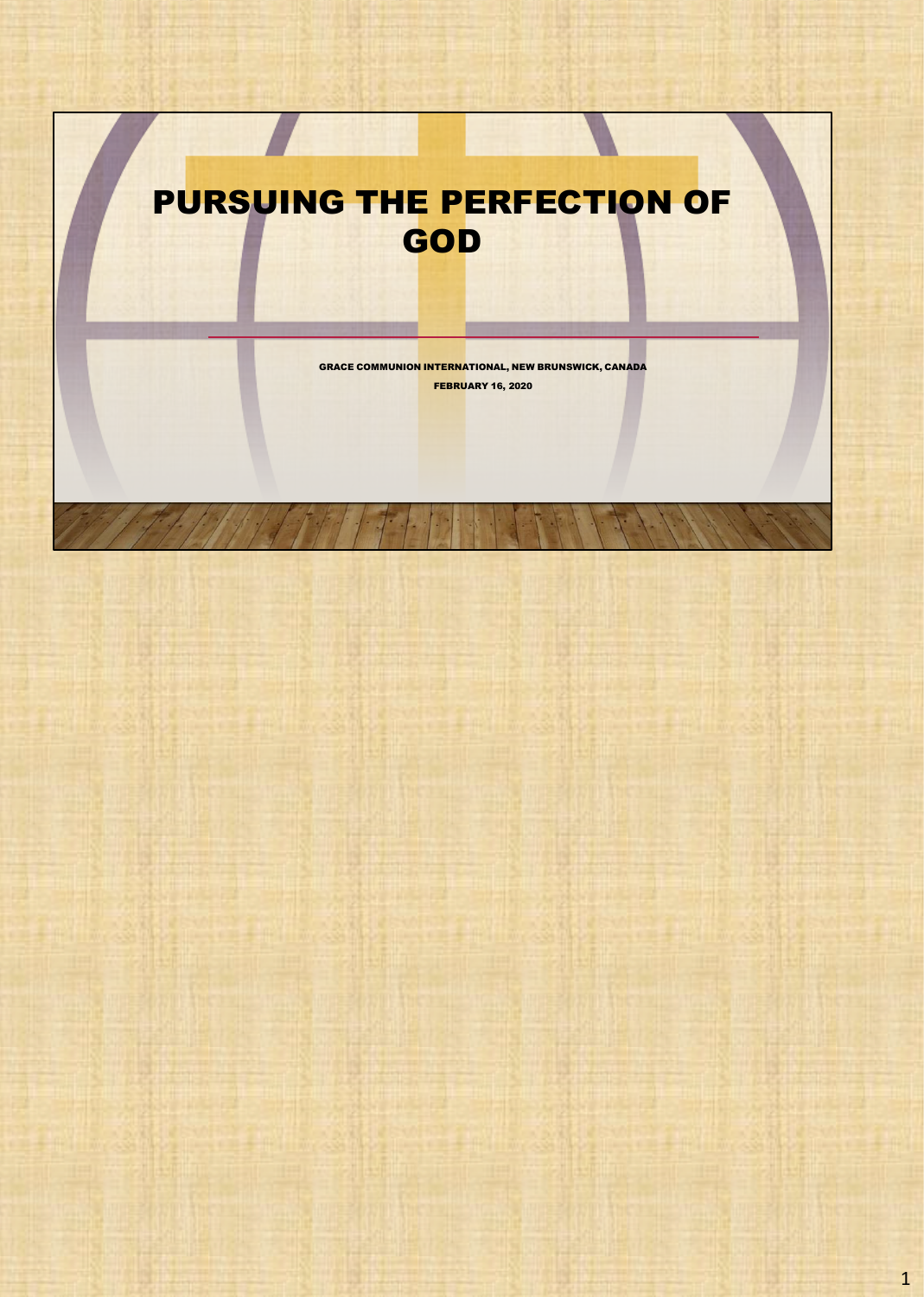## SCRIPTURE READING MATT 5:21-30; 43-48 (ESV)

PURSUING THE PERFECTION OF

"21 ¶ "You have heard that it was said to those of old, 'You shall not murder; and whoever murders will be liable to judgment.'

22 But I say to you that everyone who is angry with his brother will be liable to judgment; whoever insults his brother will be liable to the council; and whoever says, 'You fool!' will be liable to the hell of fire.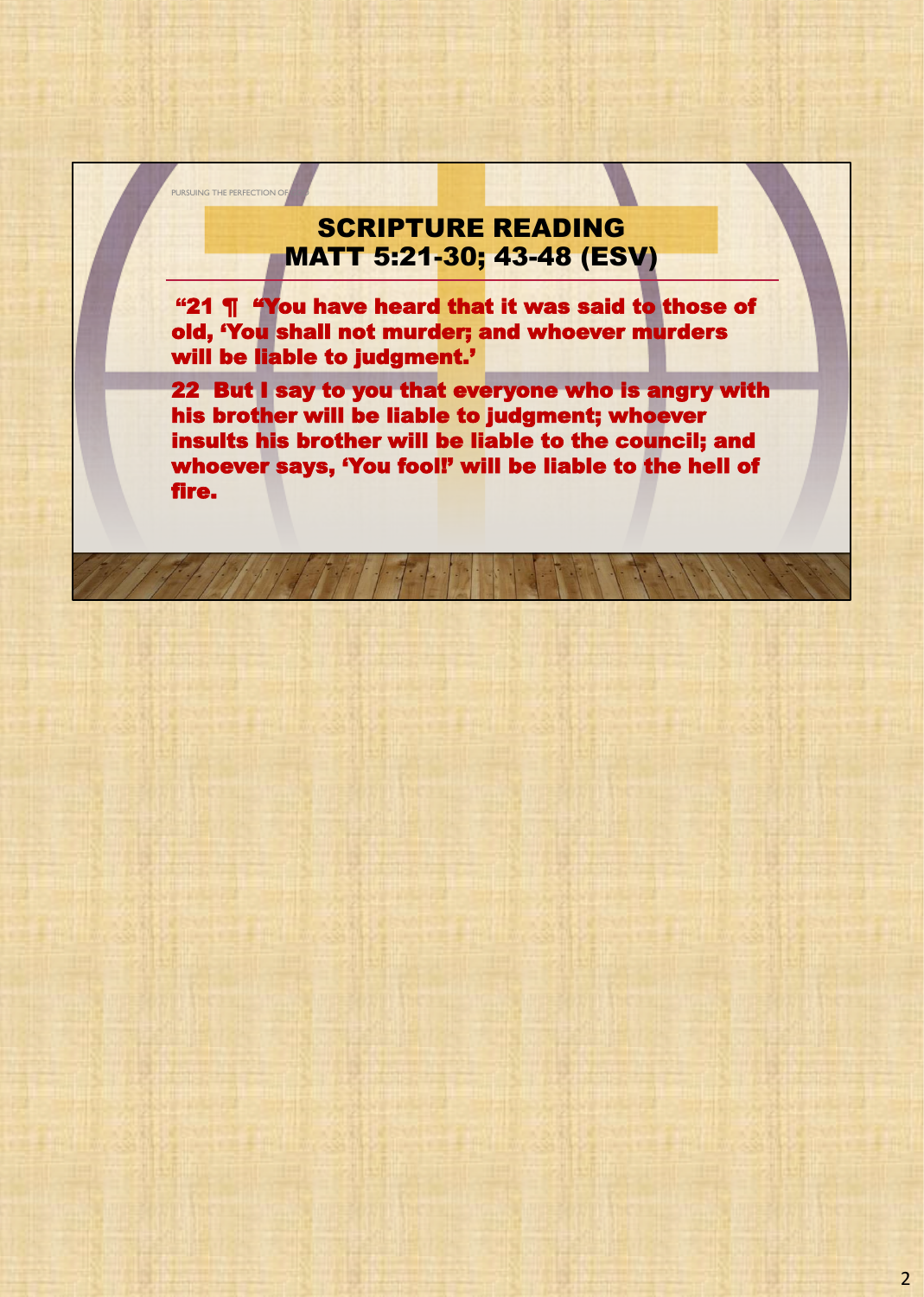23So if you are offering your gift at the altar and there remember that your brother has something against you,

PURSUING THE PERFECTION OF

24leave your gift there before the altar and go. First be reconciled to your brother, and then come and offer your gift.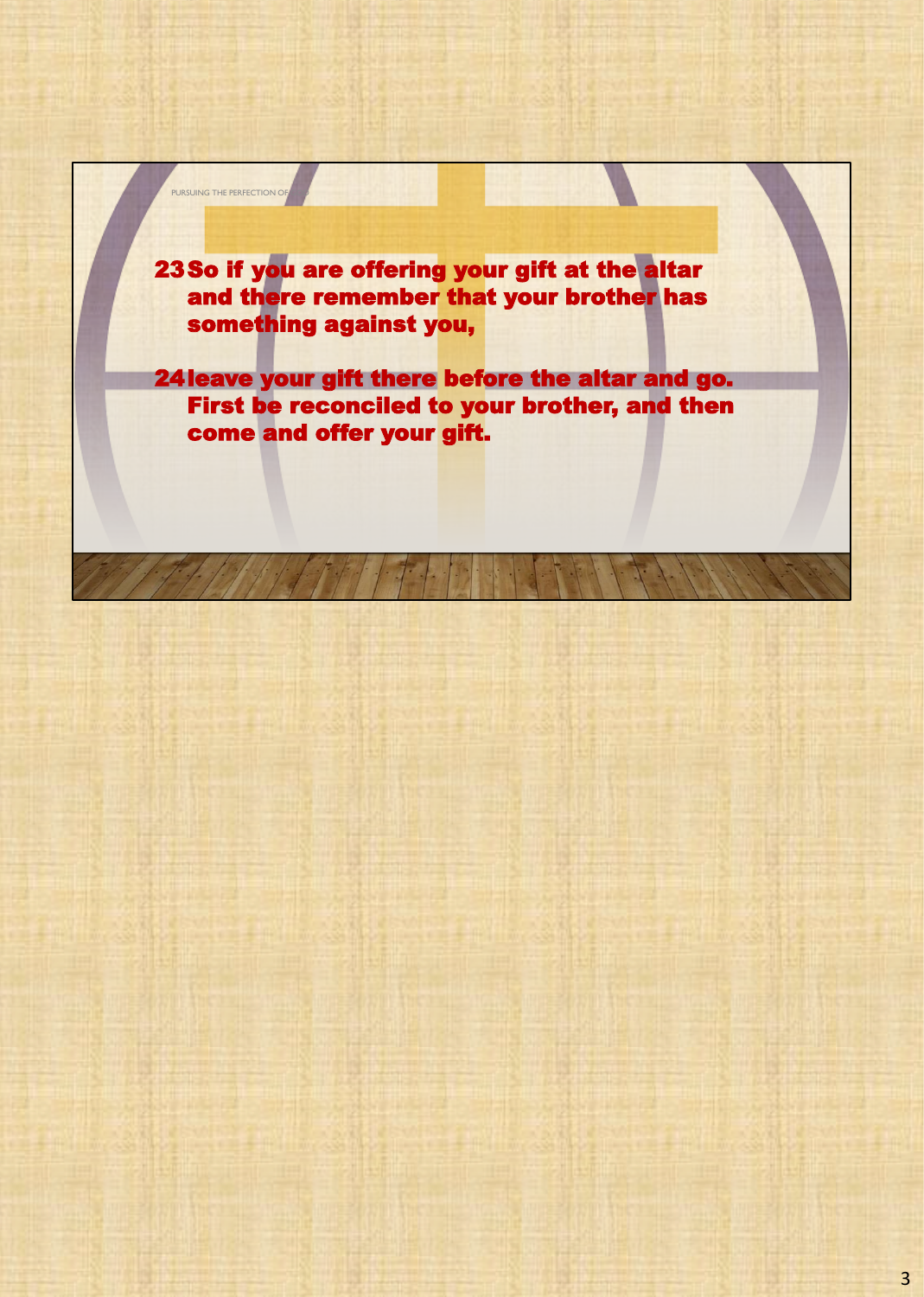25 Come to terms quickly with your accuser while you are going with him to court, lest your accuser hand you over to the judge, and the judge to the guard, and you be put in prison.

PURSUING THE PERFECTION OF

26Truly, I say to you, you will never get out until you have paid the last penny.

27 ¶ "You have heard that it was said, 'You shall not commit adultery.'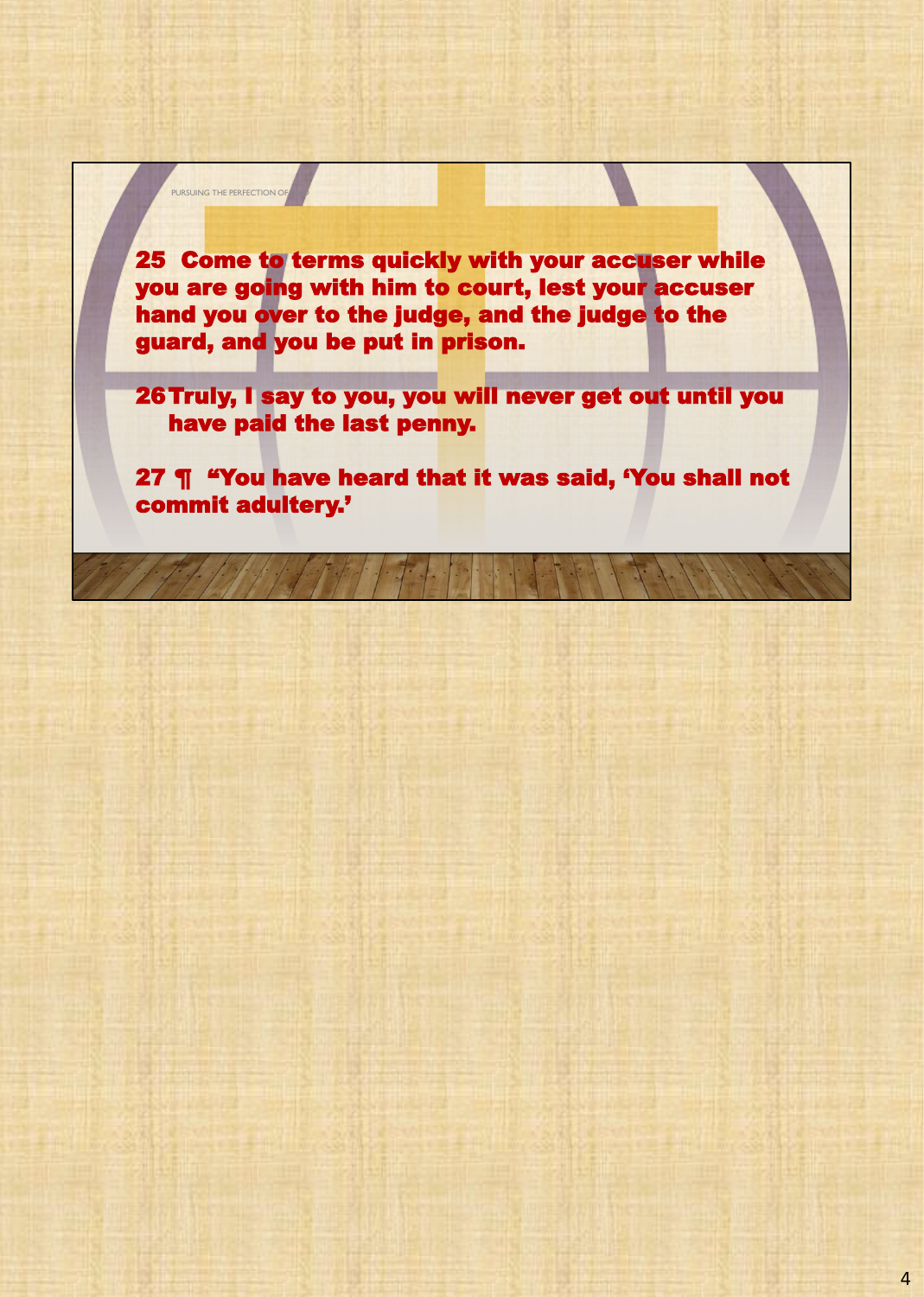28But I say to you that everyone who looks at a woman with lustful intent has already committed adultery with her in his heart.

PURSUING THE PERFECTION OF

...

29If your right eye causes you to sin, tear it out and throw it away. For it is better that you lose one of your members than that your whole body be thrown into hell.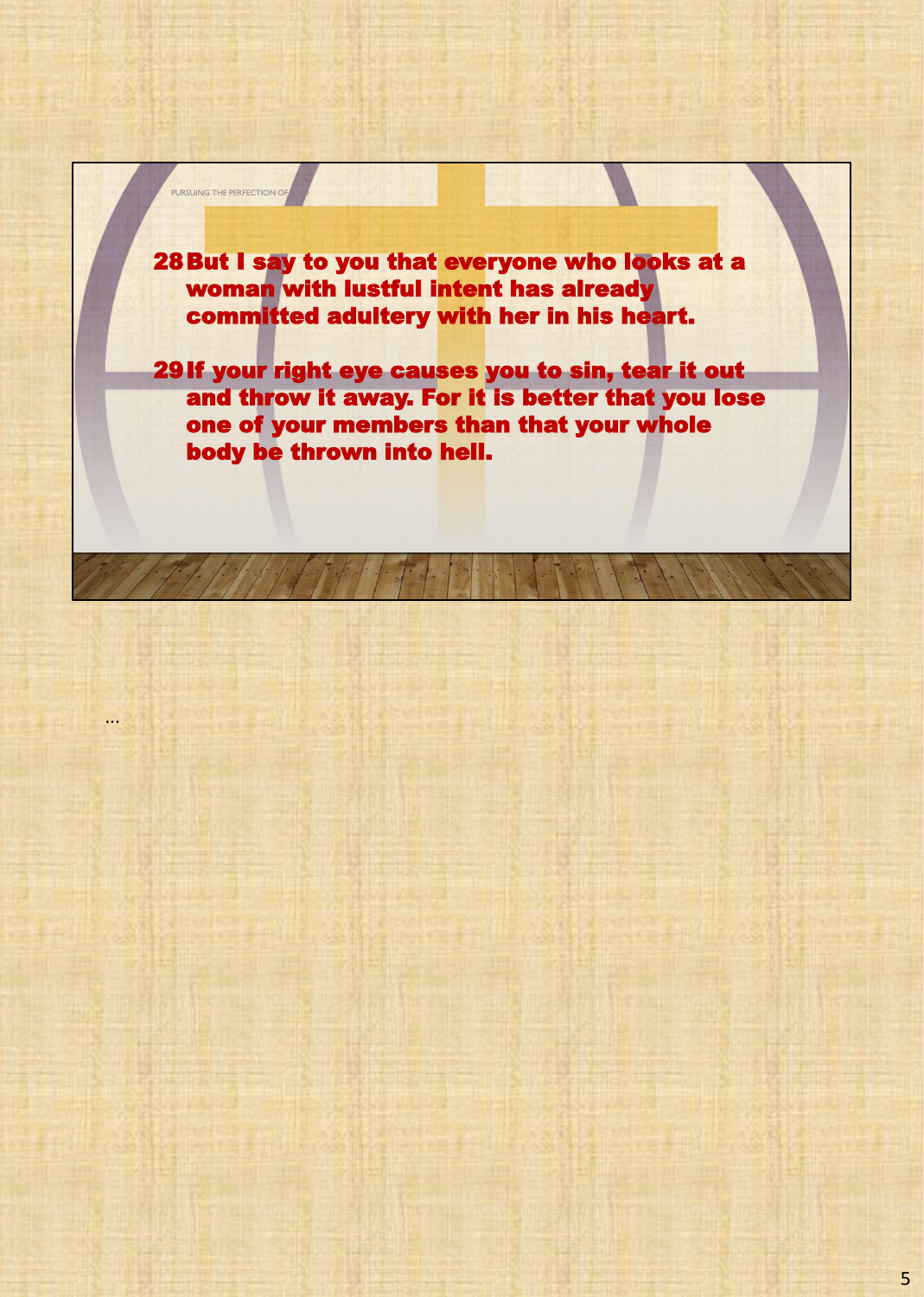30 And if your right hand causes you to sin, cut it off and throw it away. For it is better that you lose one of your members than that your whole body go into hell." (Mt 5:21-30 ESV)

PURSUING THE PERFECTION OF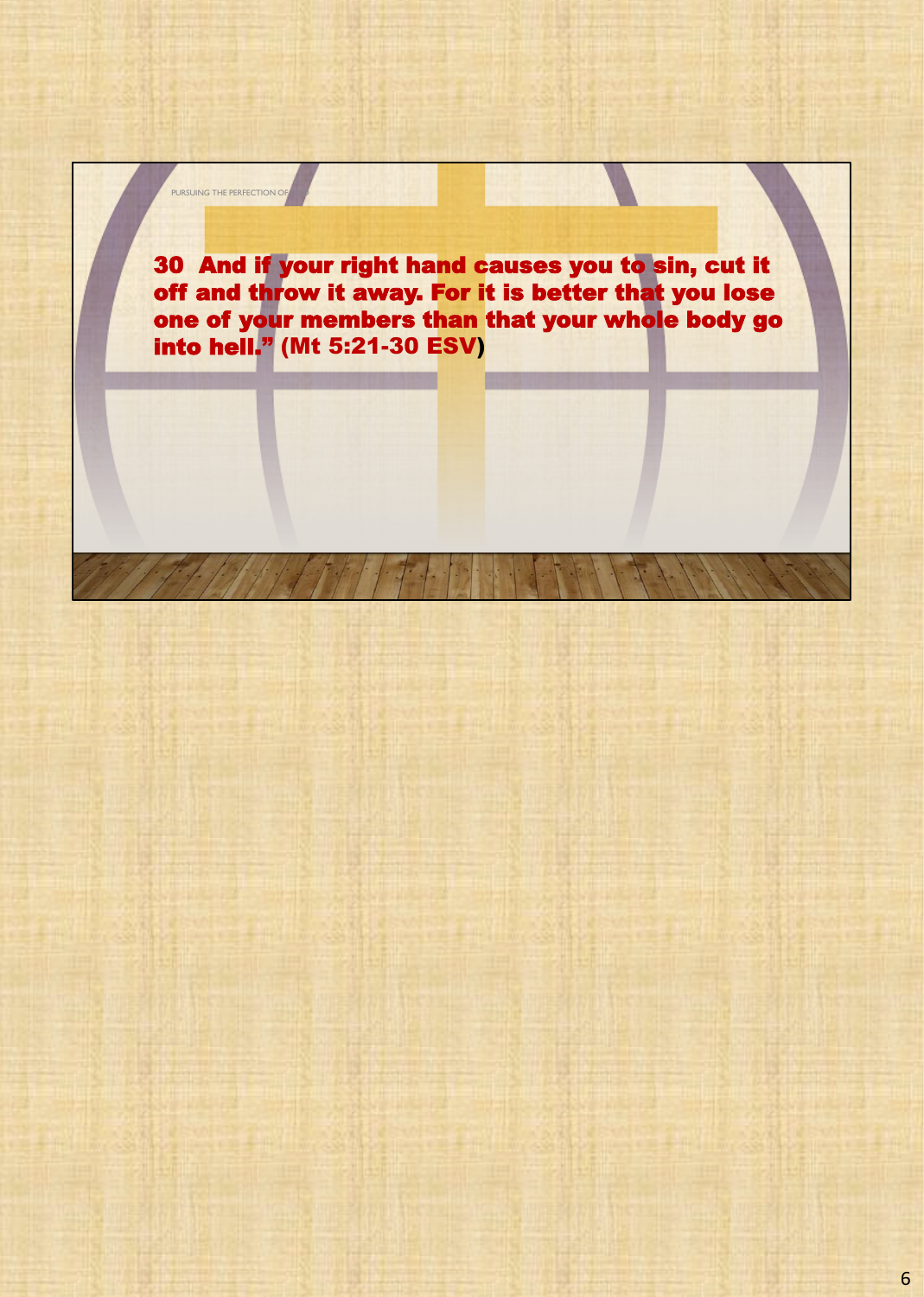Matt 5:43-48 Matt 5: "43 ¶ (ESV)"You have heard that it was said, 'You shall love your neighbor and hate your enemy.'

PURSUING THE PERFECTION OF

44But I say to you, Love your enemies and pray for those who persecute you,

45 so that you may be sons of your Father who is in heaven. For he makes his sun rise on the evil and on the good, and sends rain on the just and on the unjust.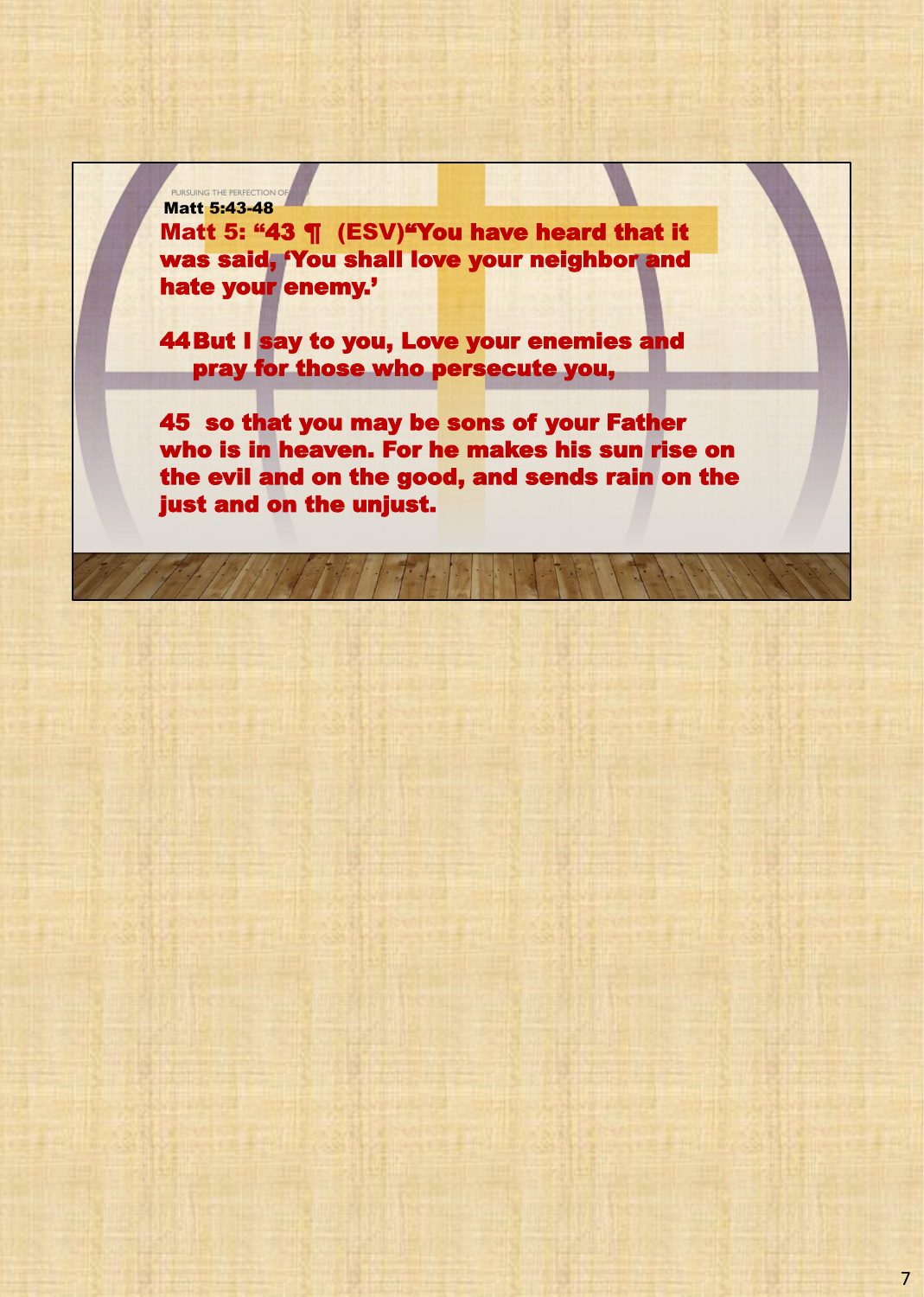46 For if you love those who love you, what reward do you have? Do not even the tax collectors do the same?

PURSUING THE PERFECTION OF

47 And if you greet only your brothers, what more are you doing than others? Do not even the Gentiles do the same?"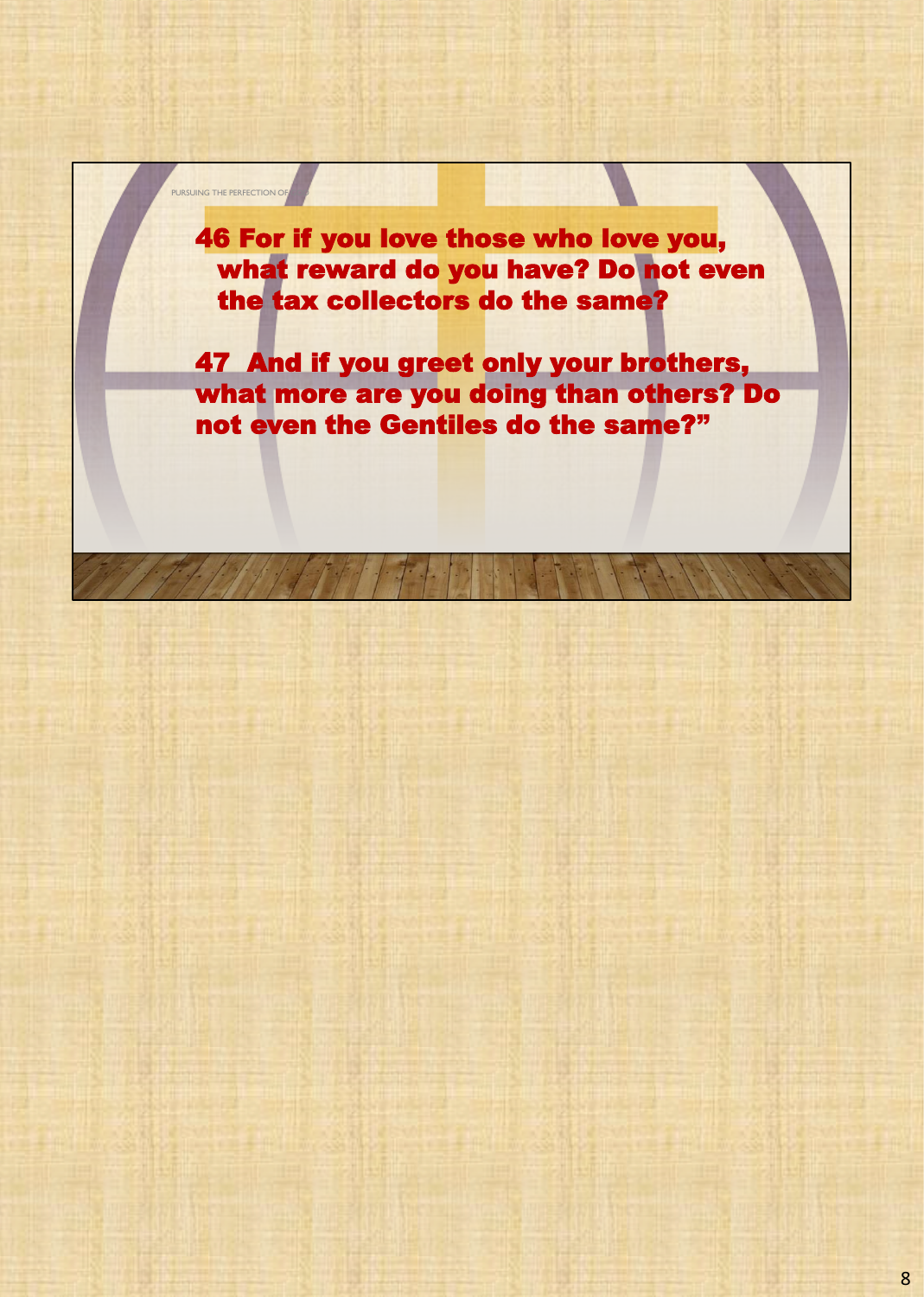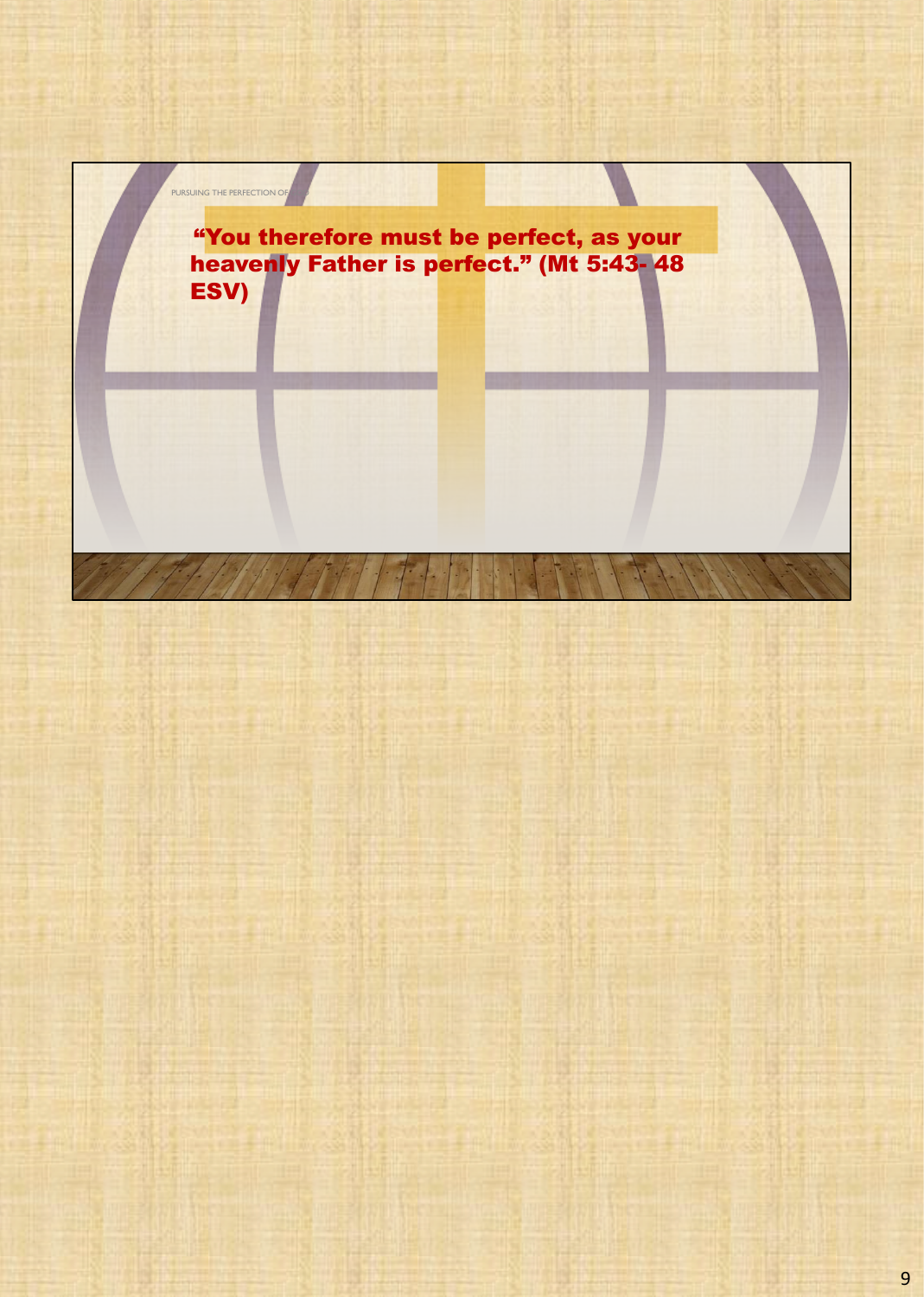

In the Sermon on the Mount Jesus has very clear teachings for his disciples. He did not address the multitudes but his disciples (5:1).

He begins the sermon on the Mount by enumerating nine categories of those who are blessed because or as a result of their relationship with God.

He then talks about the role his disciples who are described as the salt of the earth and the light of the world. Their presence is to be felt and seen in this world.

We are not to hide that we belong to Jesus, that we belong to the kingdom of God. Salt, although unseen, gives flavour; light illuminates. It is not to be hidden.

Christ then clearly states that he has not come to abolish the law or the prophets but to fulfil them.

He then goes to describe attitude of the heart that people of the kingdom are to have. The following are the ones he specifically addressed.

During today's sermon, we are going to think about three of these but not all because of limited time. Each could be the subject to a sermon. We will touch on some of the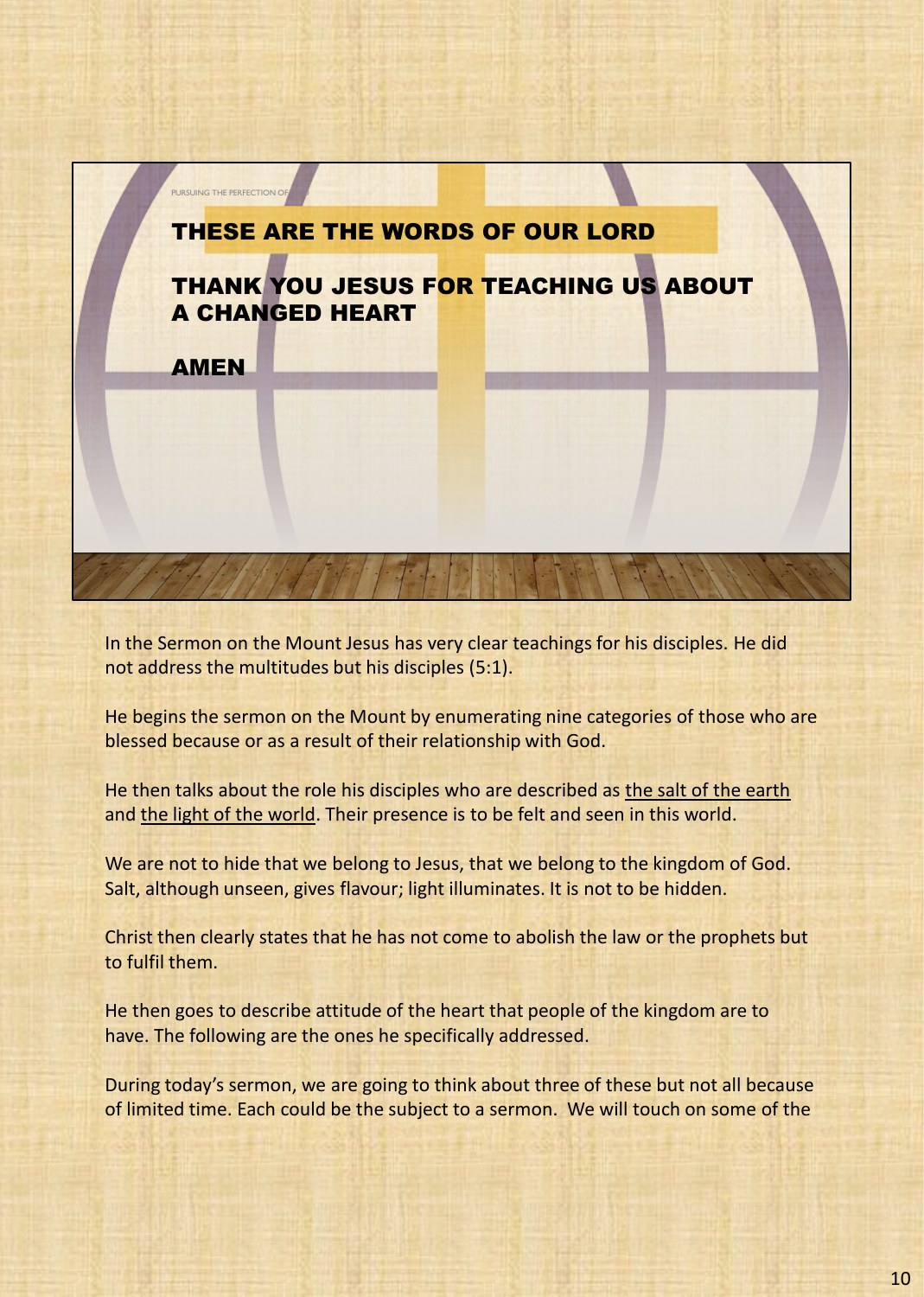highlights of what Jesus says.

They are: (next slide)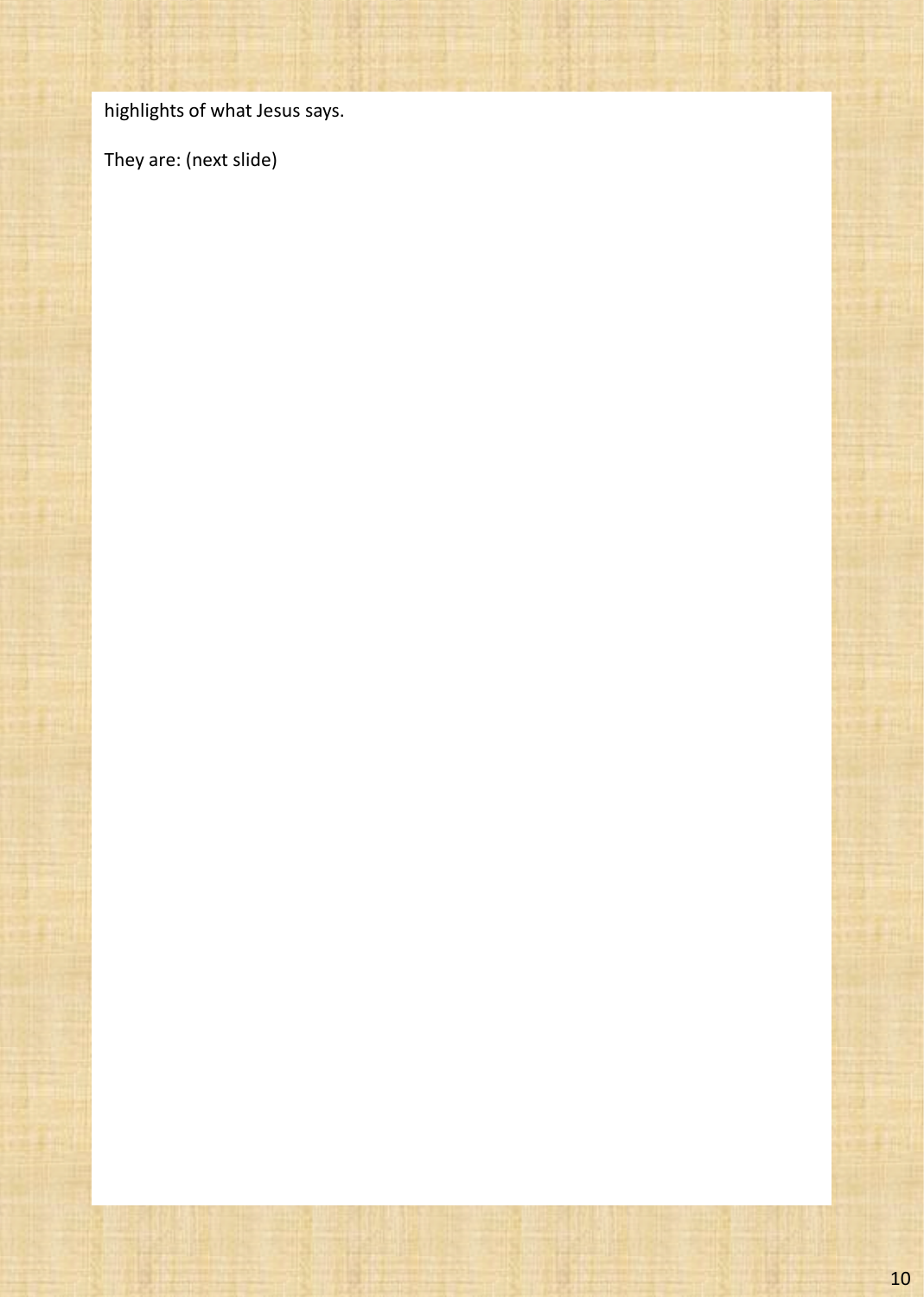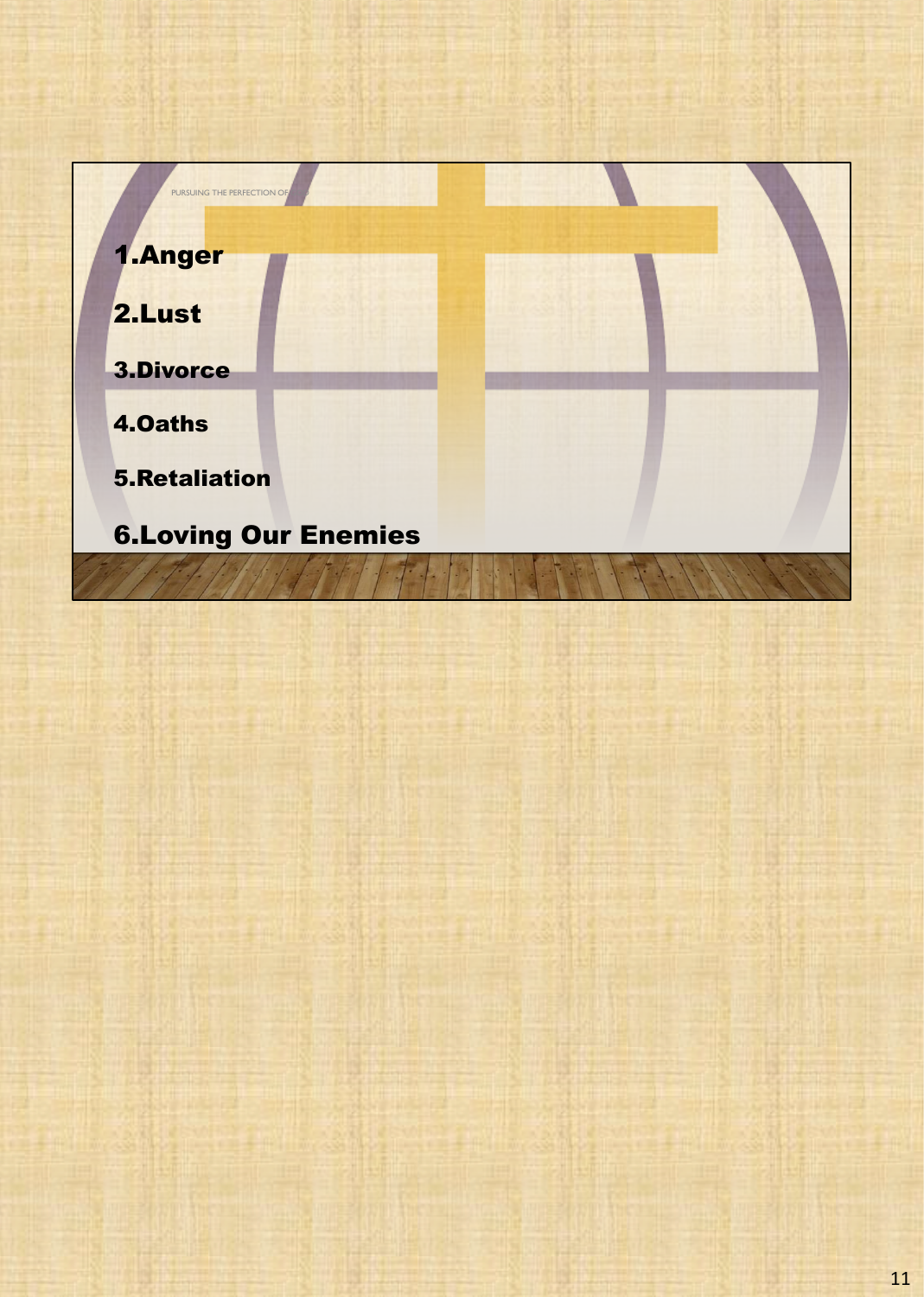

God the Father has created the whole universe through Jesus Christ. The apostle Paul also tells us that Jesus is the rock that followed the Israelites. God gave the 10 Commandments and inspired the Old Testament. We always need to remember that God is one in 3 distinct persons. When we talk of Jesus, this does not eliminate the role of the Father or of the Holy Spirit.

Jesus being the second person in the Godhead, and the Word sent forth by the Father, tells us the right intent of the Old Covenant/Testament. The intent of the Old Testament, when it came to the attitudes of the heart, were misunderstood. Jesus corrects these faulty attitudes and ruinous attitudes which were never and are never God's intent.

During his life on earth, Jesus had a perfect understanding of the intent of the law and the prophets. He lived on the earth as a one of us but differently because he perfectly did God the Father's perfect will.

Jesus' heart and attitudes as he lived in our flesh were perfect. Although tempted just like we are, he never sinned.

As stated before, Jesus being divine and human in his person represents all of us. He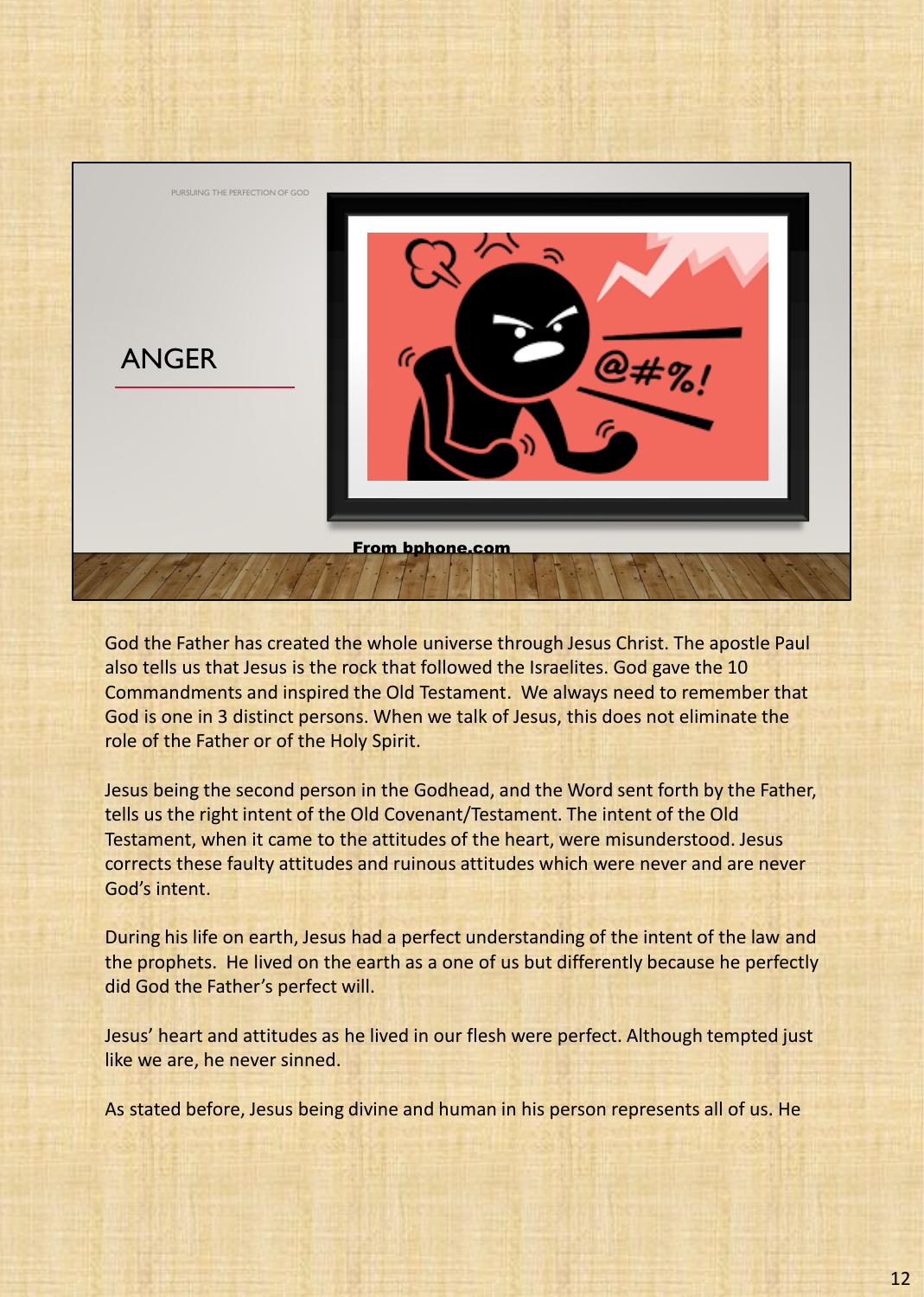took our sins upon himself at the cross to liberate us from the consequences of sin which is death.

Coming back to the Sermon on the Mount, *"The historical level is important to keep before us. Jesus is speaking in a religious context in which the teachers of the law and the Pharisees held sway over the lives of the common people. The Pharisees had mapped out what they considered to be the proper course for attaining righteousness through their interpretation and application of the Old Testament. One facet of this regimen was a tendency to require legalistic, external obedience to the law without calling attention to an inner obedience from the heart".* Wilkins, Michael J.. The NIV Application Commentary: Matthew (p. 241). Zondervan. Kindle Edition.

In Matthew 5:21 Jesus addresses the question of murder. Murder has to do with intentionally taking another person's life and includes taking our own life.

Murdering another person stems or begins from an attitude of the heart. Jesus addresses this poisonous attitude directly.

**The apostle John in his first epistle writes that everyone who hates his brother is a murderer and he does not have eternal life abiding in him** (1 John 3:15).

When we nurture destructive anger in our hearts, we harbour an attitude which is completely contrary to God's attitude. Jesus came to the earth not to condemn and destroy but to save (John 3:16-18).

Calling another person of "Raca" is a grievous sin. During the time Jesus lived, this term meant **"empty-headed".** In the Jewish society, this was very insulting because it took away a person's identity.

We can see that this attitude is still very problematic today for anyone who harbours it. It is demeaning, condescending, robbing the other of his or her dignity.

To call somebody **"a fool"** which has the connotation of an "idiot" is also sinful because with that attitude we look at the other person with contempt, disdain, scorn and derision and mockery.

Once we receive the new life in Christ and receive the mind of Christ, our attitude toward other fellow human beings changes. Having the mind of Christ means that we have a new life. Jesus is living in us through the person of the Holy Spirit. He changes our hearts and perception of others, even those we would not naturally love.

We see evidence of the mind of Jesus, of his personality in his ministry. He went toward the sinners, the sick, the poor, the rich like Zacchaeus, the lepers and the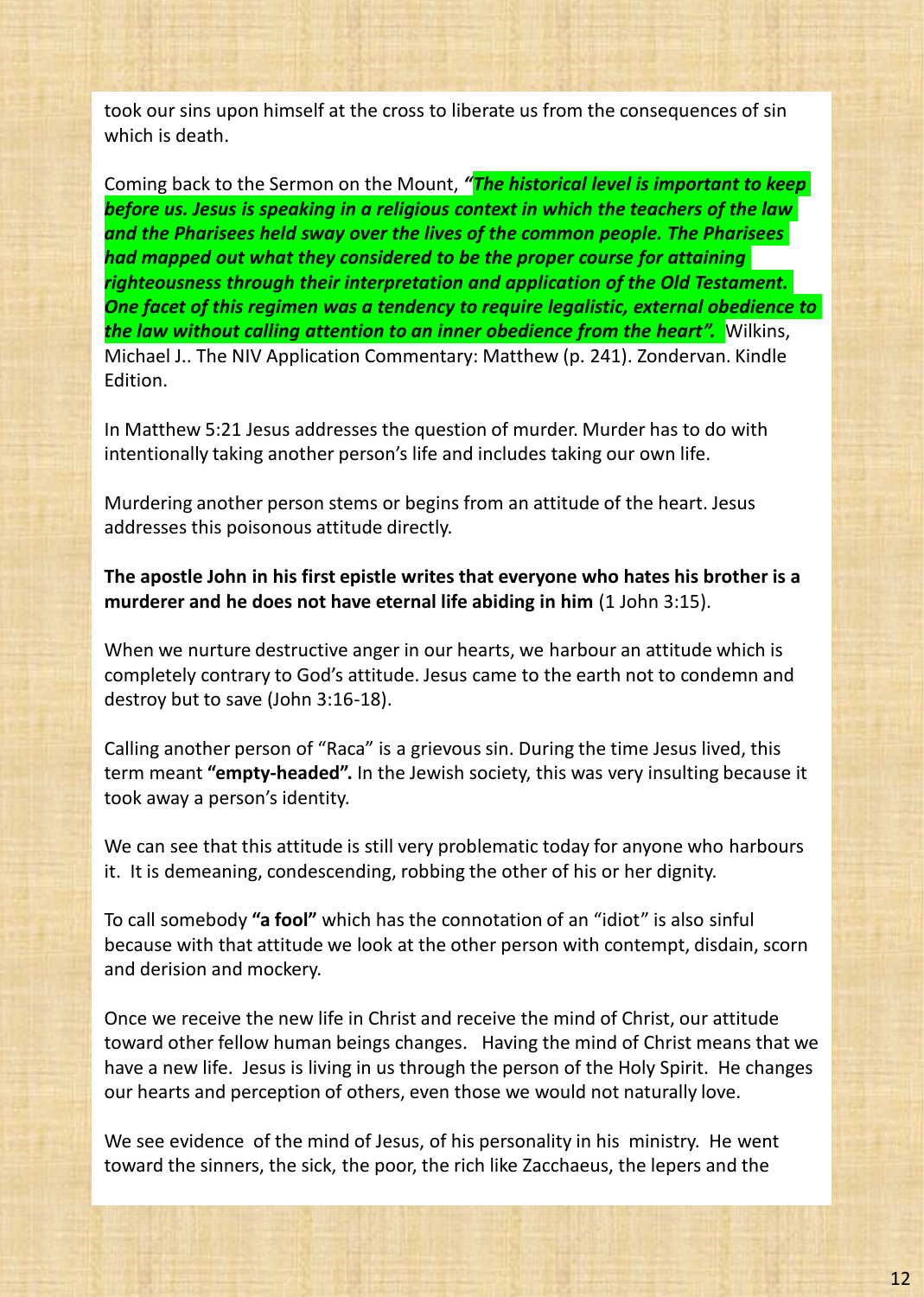ordinary people of his day. He did not shy away from people. He came to the earth to rescue all from the slavery of sin and death.

Having a relationship with God also means that we will do all that we can, as far as it depends on us, to have a reconciling attitude when we face conflicts. In Matthew 18, Jesus instructs us how to deal with conflicts with people in the church. You are encouraged to read it.

When we have conflicts with others we are to make every effort to reconcile. He told the disciples that if they had disagreements with one another they were to reconcile before offering a gift in worship.

He addresses 2 situations:

- 1 when one is angry with a brother;
- 2 when a brother has something against us.

This means that we are to be proactive in making every effort to live in peace with other disciples of Jesus.

Certainly this teaching can apply to everyone but in the Sermon on the Mount, Jesus addresses his disciples specifically.

It is very clear in first John that we cannot say we love God and hate our brothers (1 John 2:1-10).

God equips us to control our thoughts and attitudes through the indwelling of the Holy Spirit. **Part of the fruit of the Holy Spirit is self-control**.

As human beings, it is so easy to fall in the trap of having condescension for others especially if we have been hurt or deeply disappointed by a fellow believer or anybody else for that matter.

Anger is said to be a secondary emotion erupting from such emotions as hurt, betrayal, disappointment, etc.

Jesus is clearly telling us how to deal with conflicts within the church. He is primarily addressing attitudes of the heart which results in attitudes of love towards others promoting harmony and peace in relationships.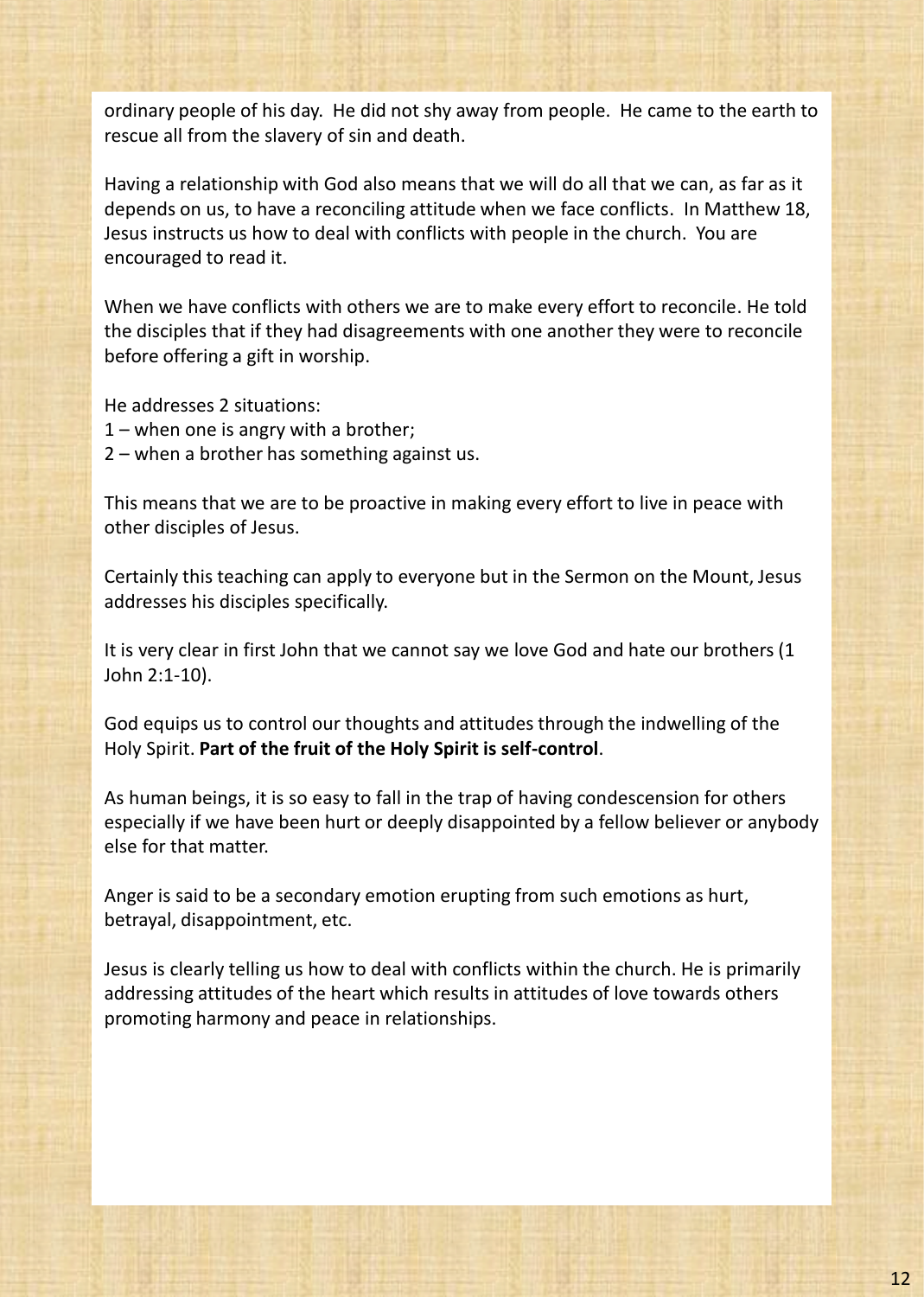

Again, in these verses, Jesus looks more deeply than the outward behaviours. He addresses directly what is going on in the heart.

*Adultery in the Old Testament involved sexual intercourse with mutual consent between a man, married or unmarried, and the wife of another man.* Wilkins, Michael J.. The NIV Application Commentary: Matthew (p. 244). Zondervan.

Kindle Edition.)

Adultery and infidelity are sins against God.

Joseph, in Genesis 39, was said to be handsome in the form and appearance. Potiphar's wife lusted after him and wanted to have an intimate sexual relationship with him. Joseph, in no uncertain terms told her that he would not betray Potiphar. He said, **"How then can I do there is great wickedness and sin against God"** (Genesis 39:9).

Jesus tells them that if a man looked at another woman with lustful intent in his heart that he had already committed adultery with her in his heart.

Using analogies, he told him to go to great extent to avoid the sin of the heart. *"If*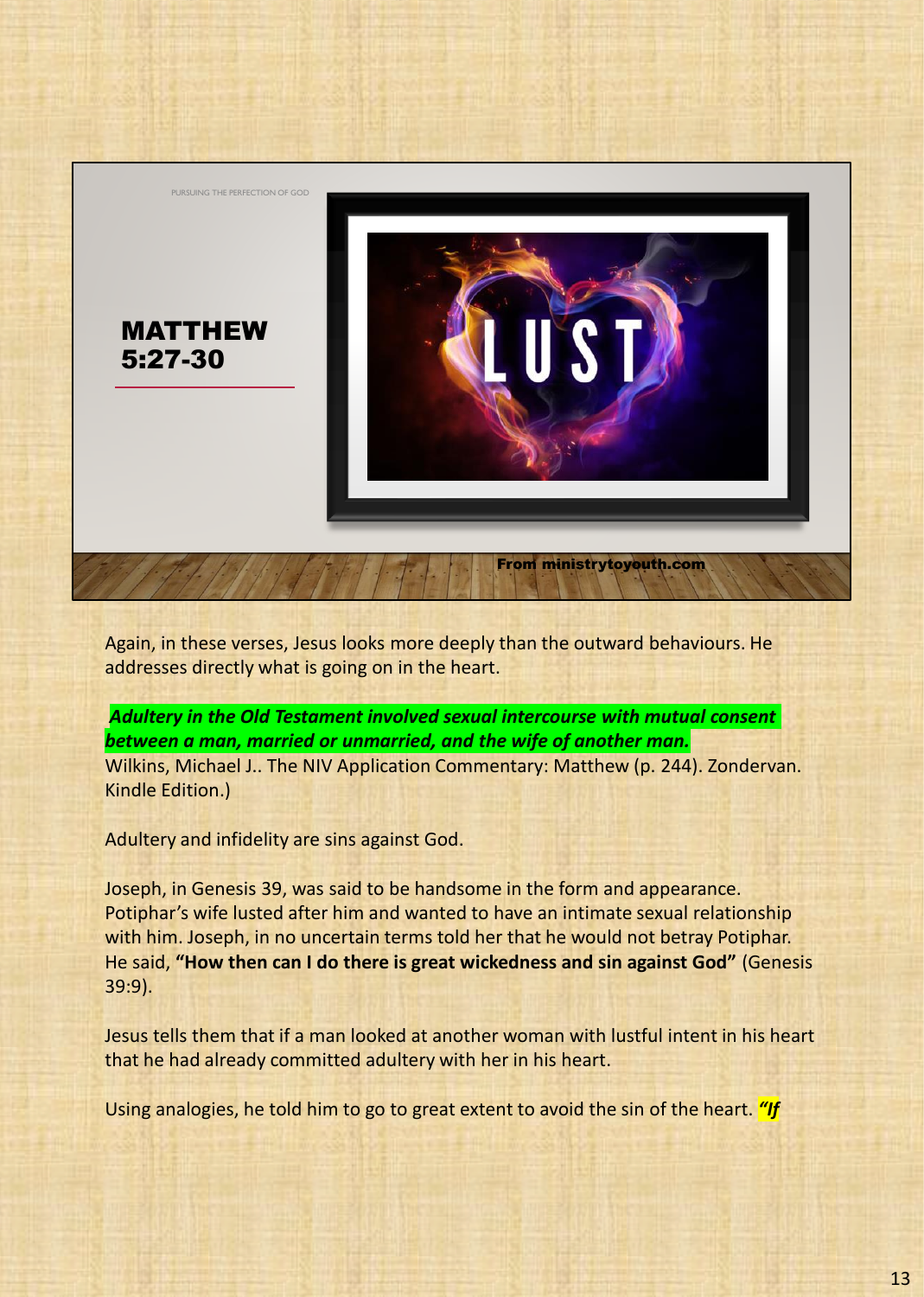*your right eye causes you to sin, tear it out and throw it away. For it is better that you lose one of your members than that your whole body be thrown into hell"*  (verse 29).

This is not men literally, of course. It is a metaphor.

Lust was a problem during Jesus' day and it is still a major problem today. It knows no international boundaries.

In our modern day, the problem is made even worse by the wide dissemination of Internet pornography. **"Pornography is a multi-billion dollar industry of cruel, body punishing acts of making hate to women. This is the world your average boy is catapulted into when he types 'porn' into Google"**.

**The average age of exposure to pornography today is between 11 and 13 years of age, a time when the sexual template of most children is a blank state.** (HOW PORNOGRAPHY HARMS, What the Church Needs to Know, from Evangelical Fellowship of Canada page 17.)

From the same book could on pages 23–25, **we read that the number of websites devoted to pornography is 4.2 million.**

Unfortunately, Christians access online pornography to disturbing degrees. Statistics show the use of pornography by regular church member attenders mirrors that of the general population. According to certain surveys, it is reported that 50% of all Christian men and 20% of all Christian women say they are addicted to pornography.

In a conference I recently attended, it was said that 7/10 Christian men watched pornography quite regularly. As God's people, we are to get away from those behaviours by putting on the new self, the new life. We are to stop serving our passions. This is what the apostle Paul said to the church in Colossae,

*"4 When Christ who is your life appears, then you also will appear with him in glory. 5 ¶ Put to death therefore what is earthly in you: sexual immorality, impurity, passion, evil desire, and covetousness, which is idolatry. 6 On account of these the wrath of God is coming. 7 In these you too once walked, when you were living in them. 8 ¶ But now you must put them all away: anger, wrath, malice, slander, and obscene talk from your mouth. 9 Do not lie to one another, seeing that you have put off the old self with its practices 10 and have put on the new self, which is being renewed in knowledge after the image of its creator."* **(Col 3:4-10** ESV)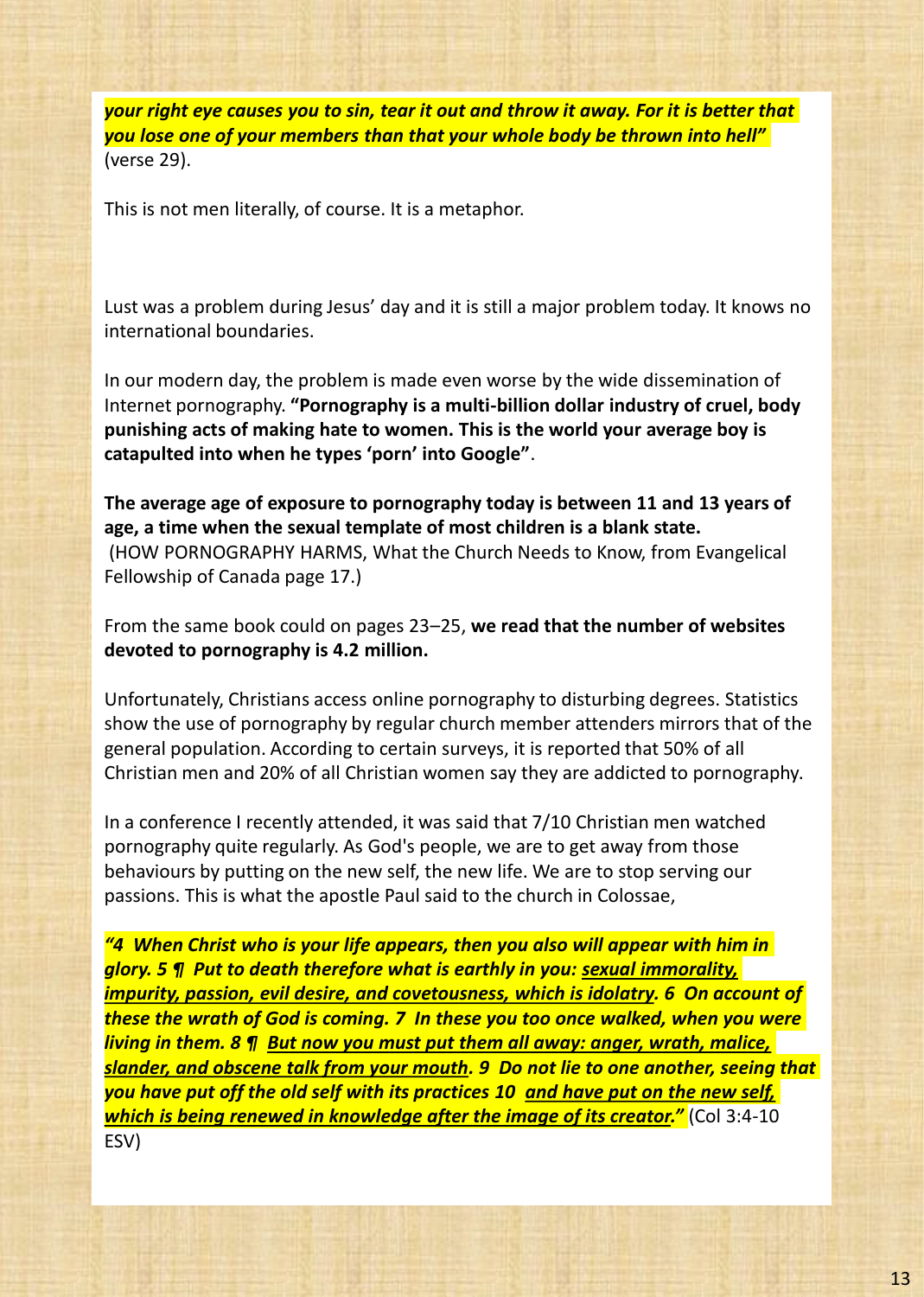Some encouraging news is that practising Christians are three times less likely to use porn. 100% of Christians, of the disciples of Jesus, should leave these practices behind as they are so destructive. They have no place in the hearts of believing people as the Holy Spirit is transforming us into the perfect likeness of the man Jesus.

Sin enslaves people and pornography supports and promotes human trafficking, the dehumanizing of women and men as well as children. It is a source of modern slavery affecting mostly women but also young men.

*Jesus is implying the following, "The purity of marriage includes exclusive devotion to one another with every aspect of their lives, and this commitment excludes wanting another person or giving oneself in any way to another person. Looking lustfully at another woman breaks the bond of oneness that a man has with his wife.*

Wilkins, Michael J. The NIV Application Commentary: Matthew (p. 245). Zondervan. Kindle Edition.

When David confessed his sin after lusting and committing adultery Batsheba, Uriah's wife, he said to God, *'Against you, you only, have I sinned and done what is evil in your sight, so that you may be justified in your words and blameless in your judgment* (Psalm 51:4 ESV).

If all Christian men took these instructions seriously, the number of divorces in the church would practically ground to a halt.

As we read God's word, it is very clear that sexual intimacy is meant to be expressed in a faithful, loyal marital relationship between a husband and a wife. Any type of sexual relationships outside of marriage between a husband and wife is sinful and goes against God's will.

I encourage you to read for yourself what Jesus said to his disciples about **divorce**, **oaths and retaliation**. In a short sermon, it is difficult to do justice to all of these. As we study the sermon on the Mount, it is also important that we read them in the context of the entirety of the biblical text both in the Old and New Testaments.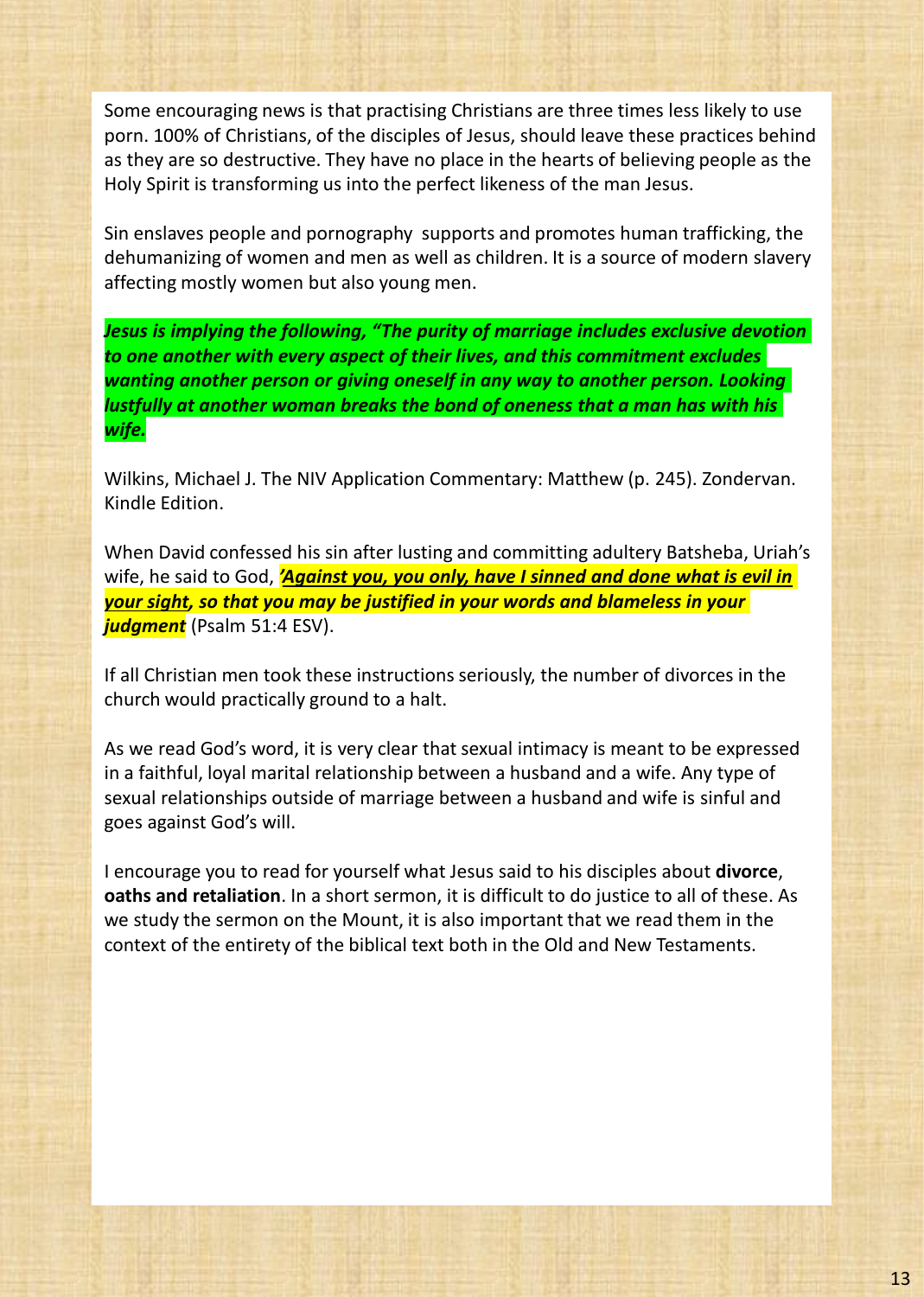PURSUING THE PERFECTION OF GOD



## From: http://tapestryministry.org/

Again, this attitude is rooted in God. It is God's desire that everyone will come to repentance. (**"The Lord is not slow to fulfill his promise as some count slowness, but is patient toward you, not wishing that any should perish, but that all should reach repentance." [2 Pe 3:9 ESV].**

As disciples of Jesus, with the Holy Spirit indwelling us, we are to pray for those who do not like us and for those who are causing us harm. We are to pray for those who persecute us.

We are not to love only those who are nice and pleasant people. We are told to love our enemies and to pray for them.

The apostle Paul, inspired by God, writes the same thing in Romans 12:14 **"bless those who persecute you; bless and do not curse them".** In the last verses of this chapter, the apostle Paul tells us not to take vengeance on our own but to the contrary, **'If your enemy is hungry, feed him; if he is thirsty, give them something to drink; for by so doing you will heap burning coals on his head.' Do not be overcome by evil, but overcome evil with good.**

This is not a natural human response, is it?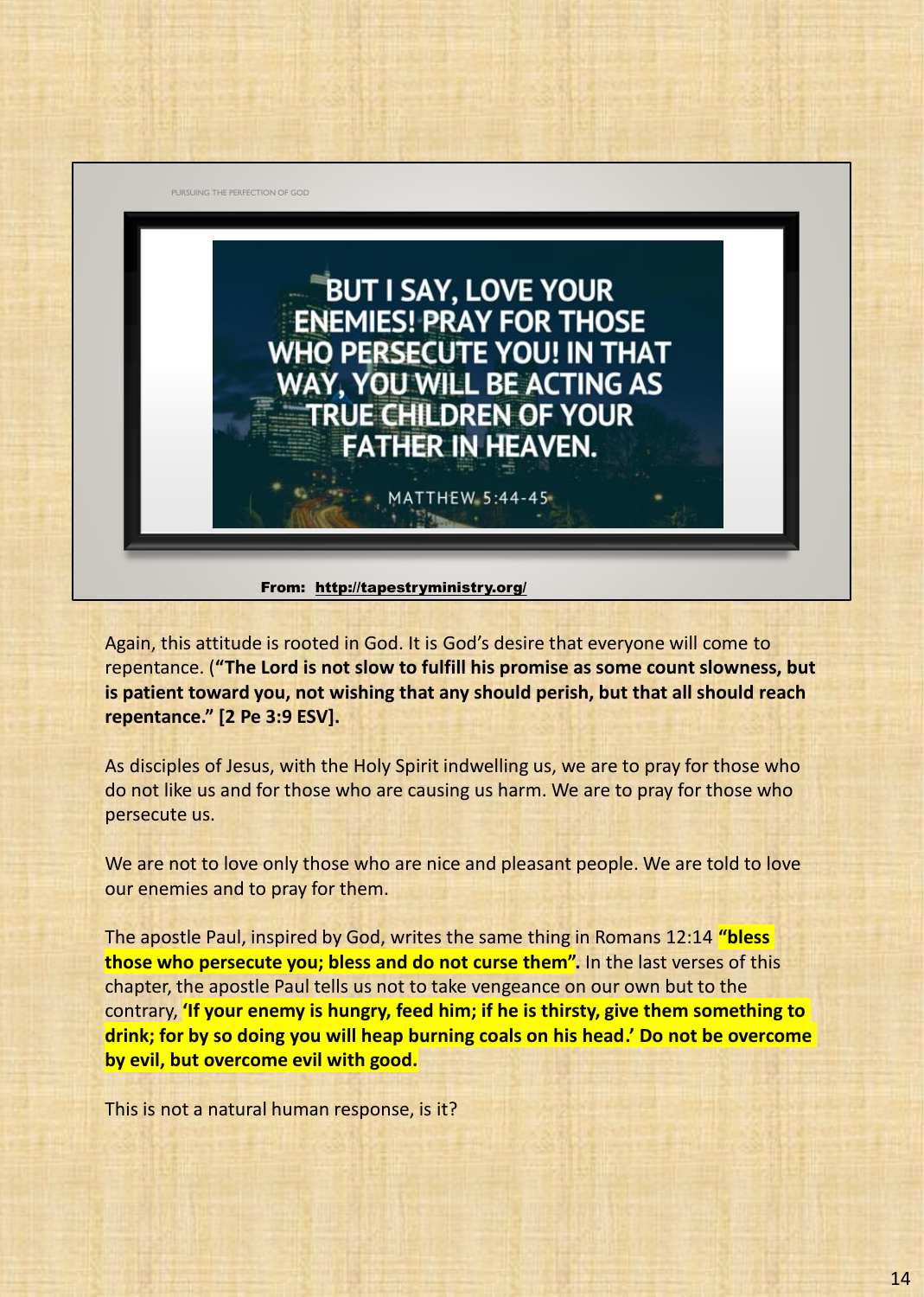Jesus reflects this wonderful attitude when he prayed to God the Father and asked his in our Father to forgive those standing at the foot of the cross. *'And Jesus said, "Father, forgive them, for they know not what they do." And they cast lots to divide his garments.' [Lu 23:34 ESV]*

Because we have the mind of Christ, Jesus told his disciples to be different in their thinking and behaviour from the unbelievers or the Gentiles.

*He then follows with this extraordinary command [Next slide]*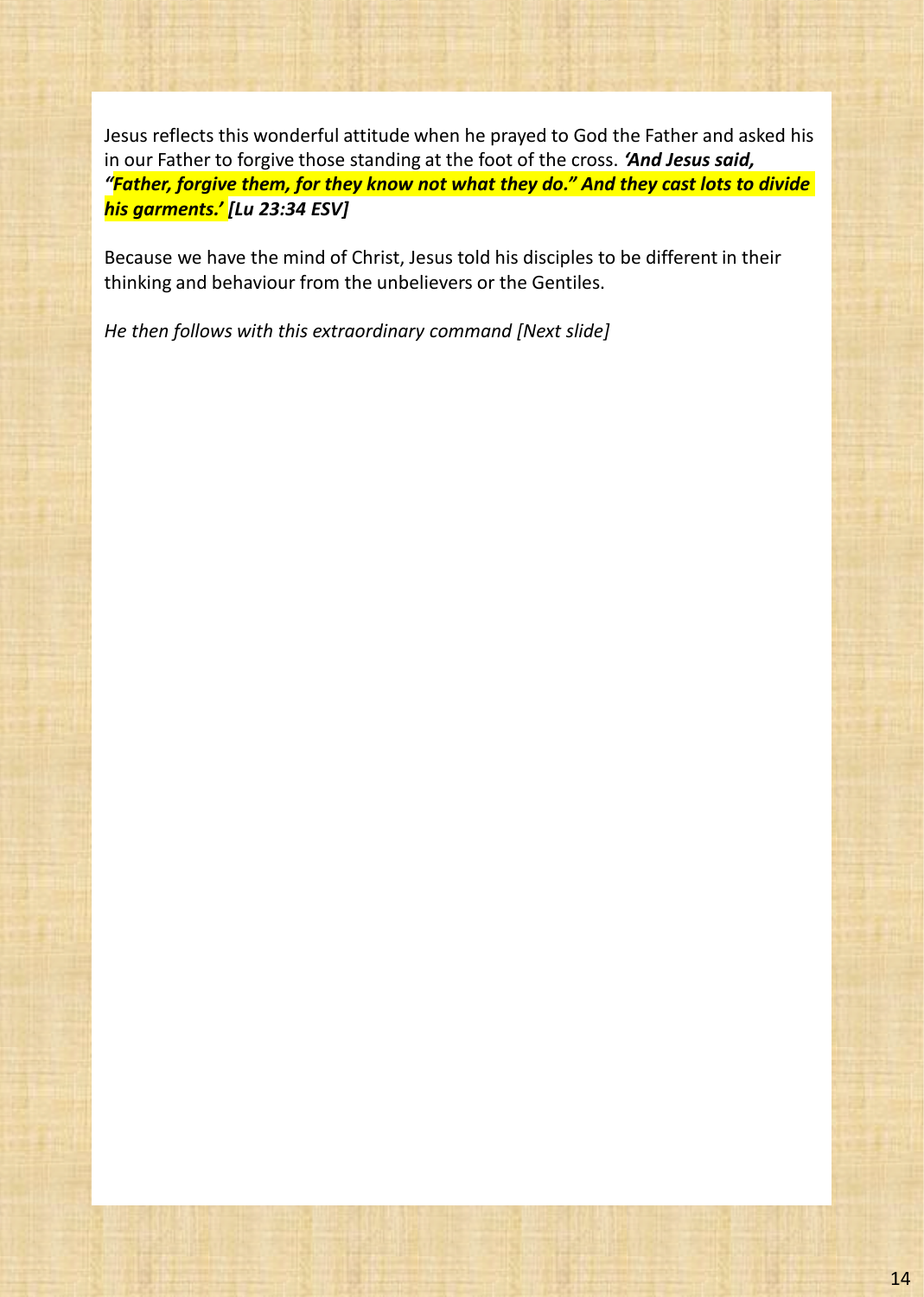

The ESV Bible Commentary writes the following about this verse (Next slide)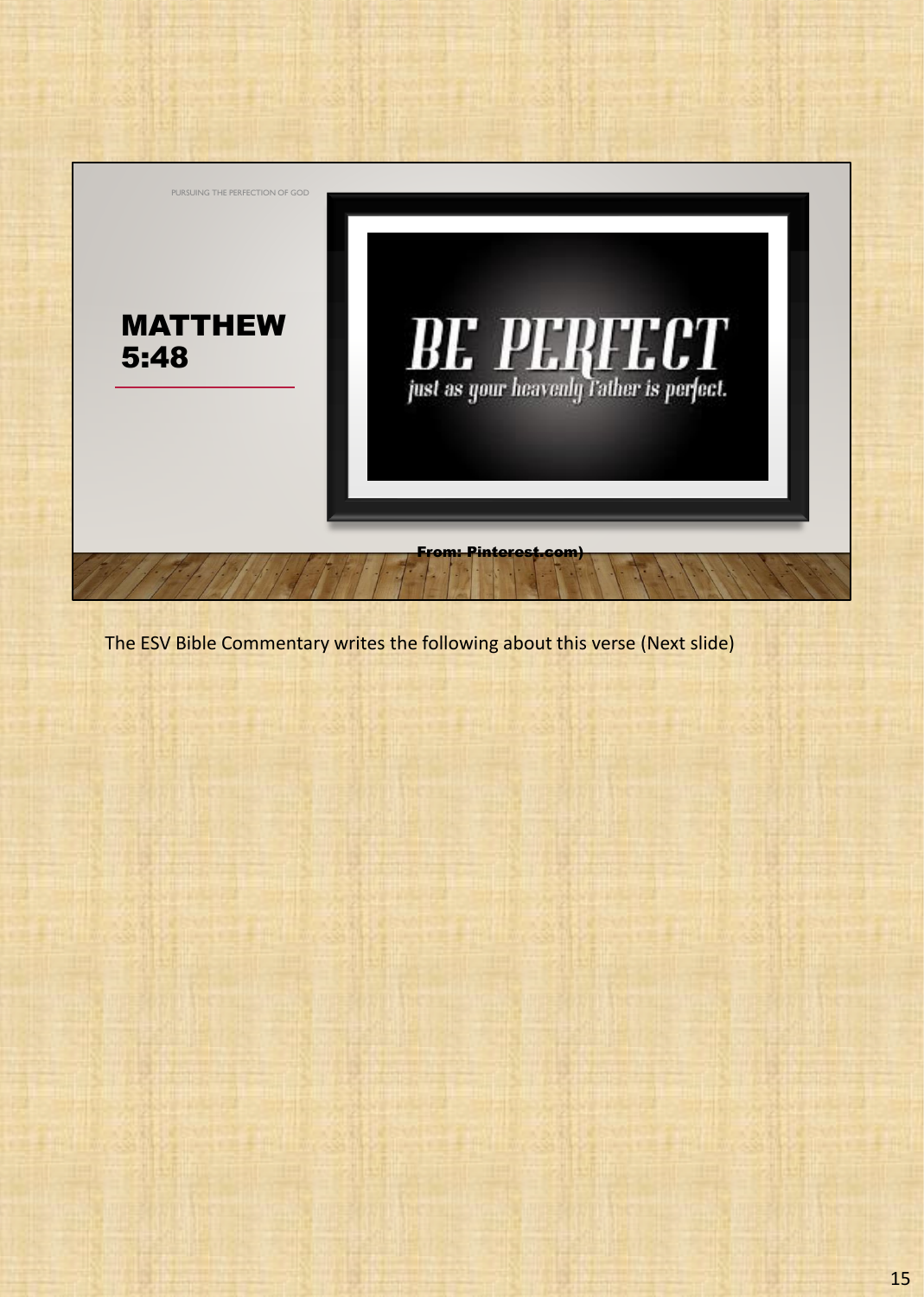"Scripture is a reflection of God himself as he has made his will and character known to his people. As Christians seek to live in conformity to Scripture, they are in fact pursuing the very perfection of God. This verse provides the conclusion in summary to the antithesis section (versus 21- 48), showing that all of the law and the prophets find their perfect fulfilment in the perfection of the Father, which is what Jesus disciples are called to pursue.<sup>"</sup>

"Taken from the ESV® Study Bible (The Holy Bible, English Standard Version®), copyright ©2008 by Crossway, a publishing ministry of Good News Publishers. Used by permission. All rights reserved."

We must realize that until the resurrection we will always have struggles with sin. On our own, we can never have the righteousness of God. It is a gift given to us in grace through faith in Jesus Christ.

God knows our struggles. He is faithful. As we stay attached to him, he will bring us at the resurrection to complete perfection. We will experience this perfection fully for all eternity.

Because we have struggles of various kinds in this life, we are not to get discouraged. In the faith that leads to obedience, we are going to do our human best to live up to God's standards.

This is what Jesus said, "'**34** Jesus answered them, **"Truly, truly, I say to you, everyone who commits sin is a slave to sin. 35 The slave does not remain in the house forever; the son remains forever. 36 So if the Son sets you free, you will be free indeed.**" (Joh 8:34-36 ESV)

In Jesus Christ, we are no longer slaves to sin. We have been set free. Let us make every effort, empowered by the Holy Spirit to live in this wonderful freedom!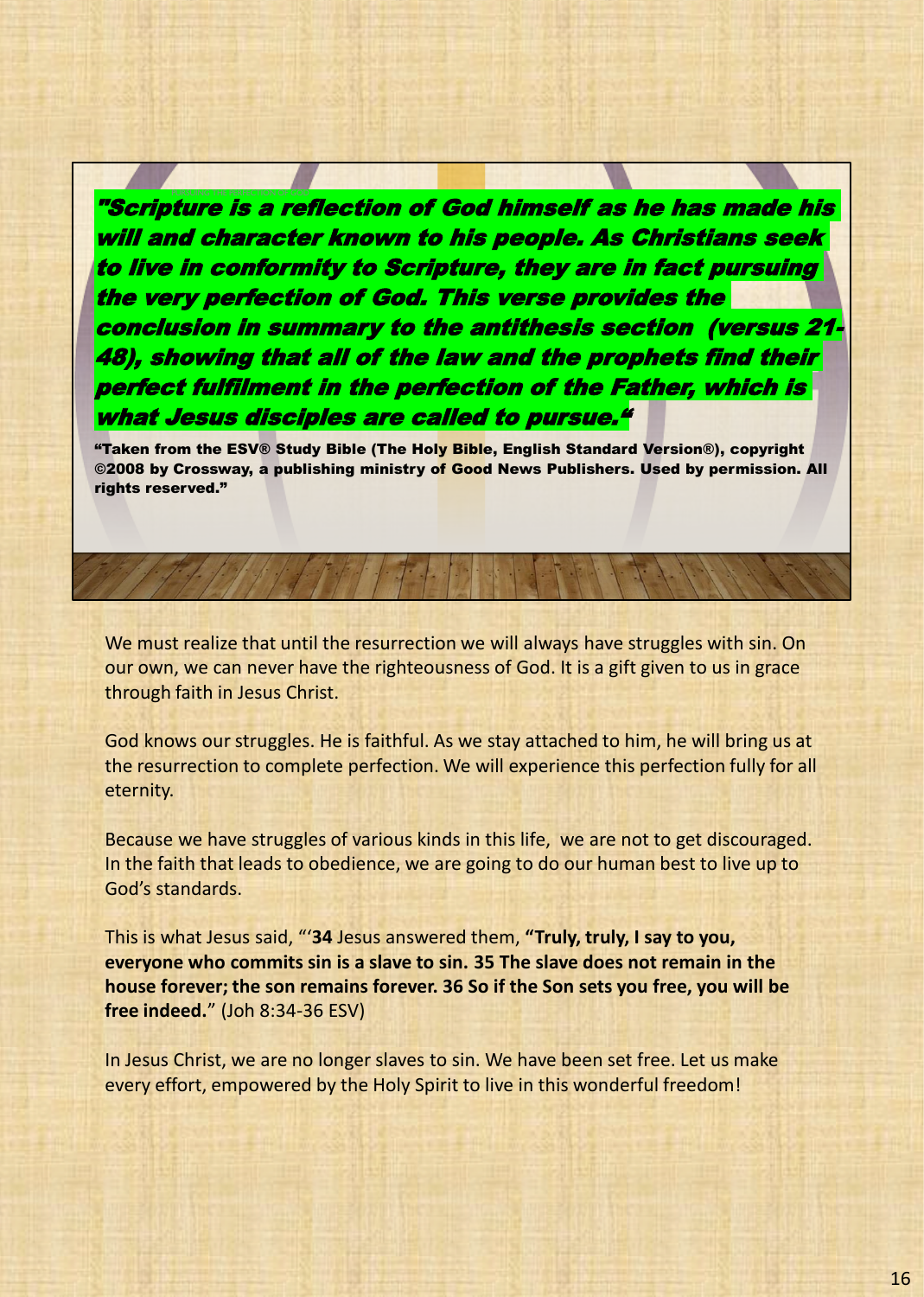In conclusion, I would like to quote the apostle Paul who gives us such encouragement as we journey through this life.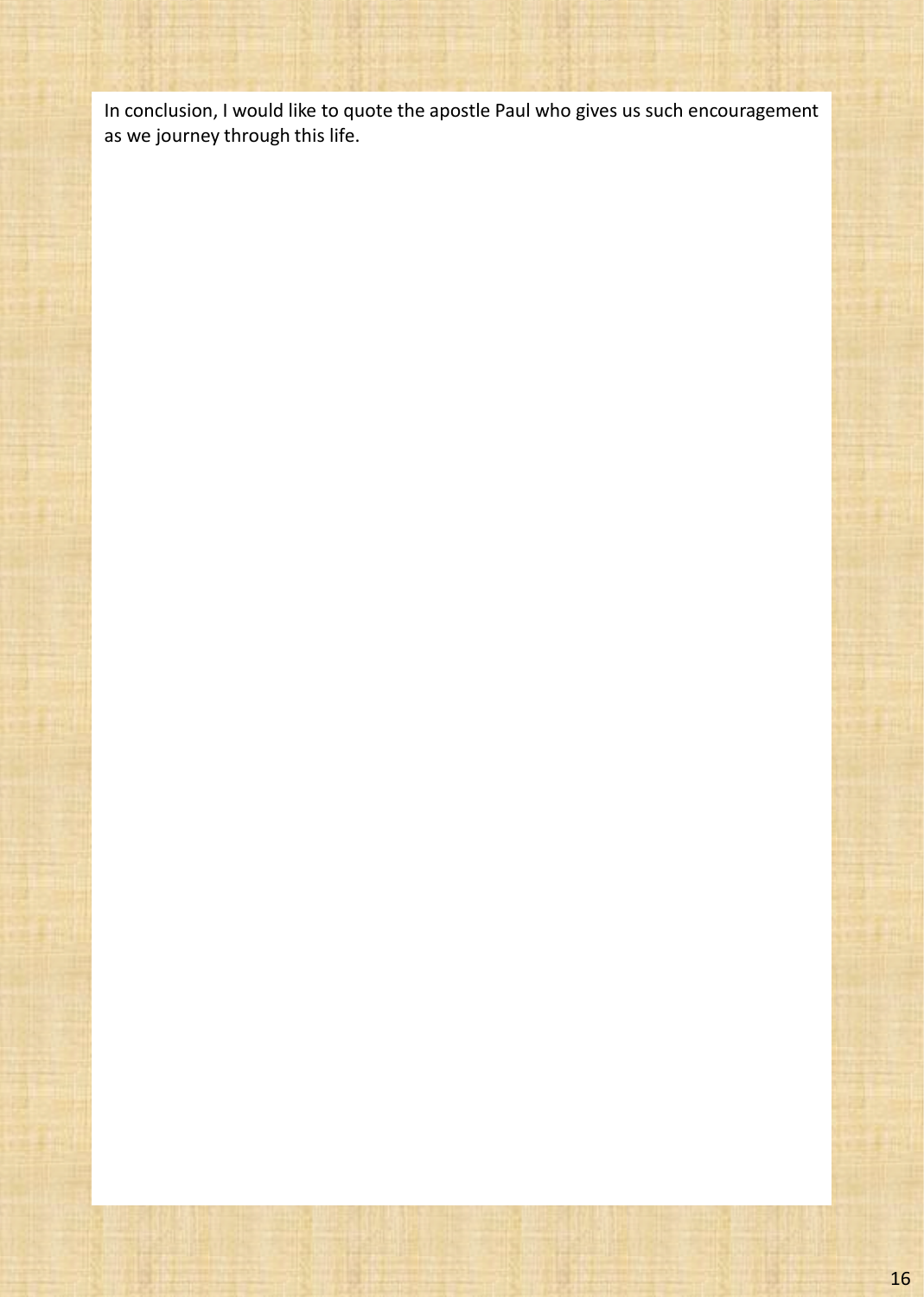